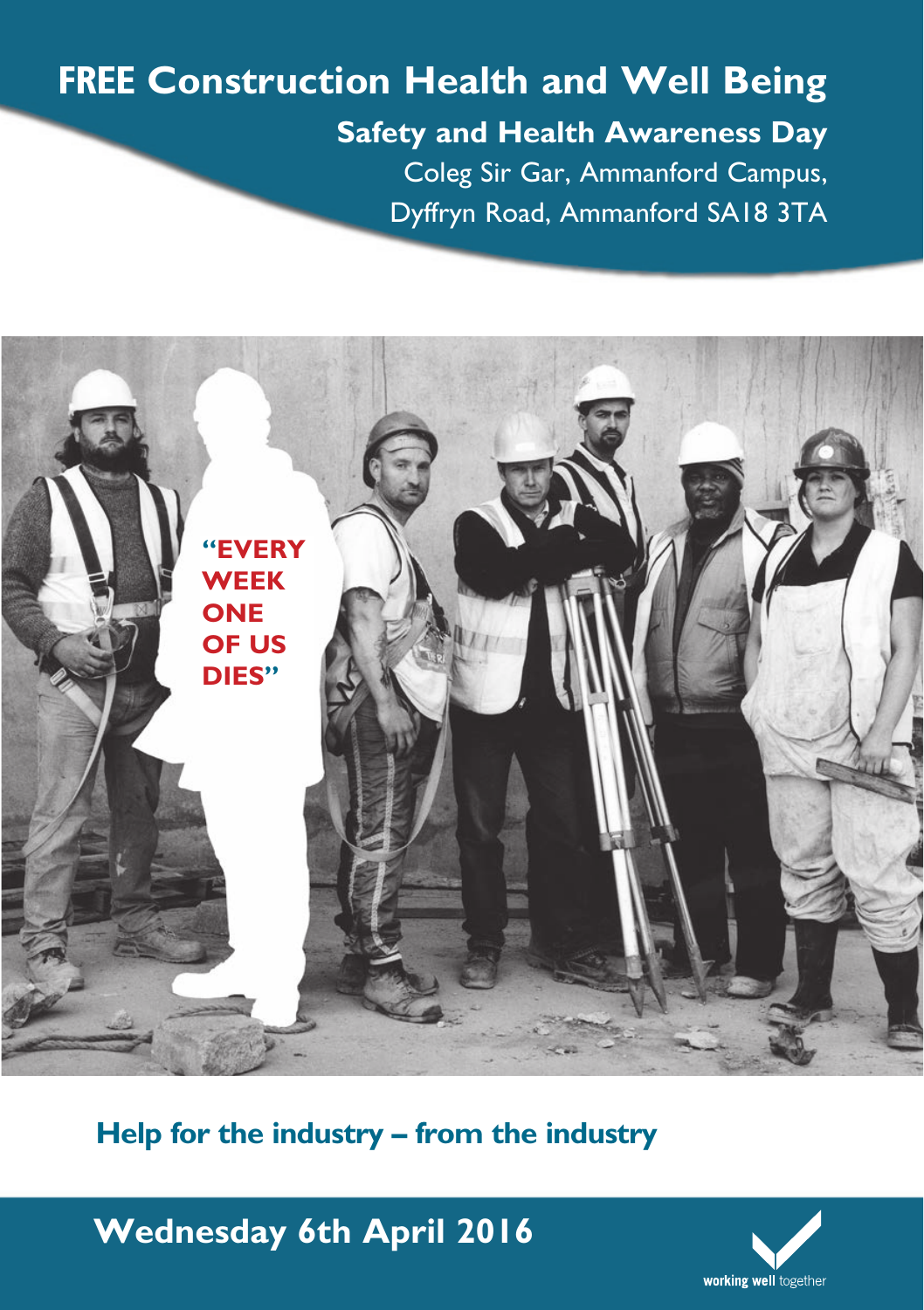#### **FREE Construction Health and Well Being Safety and Health Awareness Day**

This is an event run by the industry for the industry as part of the UK-wide Working Well Together (WWT) campaign.

In recent years we have seen significant improvements in the management of safety within construction but unfortunately, the management of occupational health is not to the same standard. We aim to highlight some of the most important health issues specific to the construction industry and show you how to help prevent them.

If you have a small building, construction or contractigncompany, or if you are self-employed then then this **free** event is a **must**.

There is no charge for the event so **BOOK NOW** as places are limited.





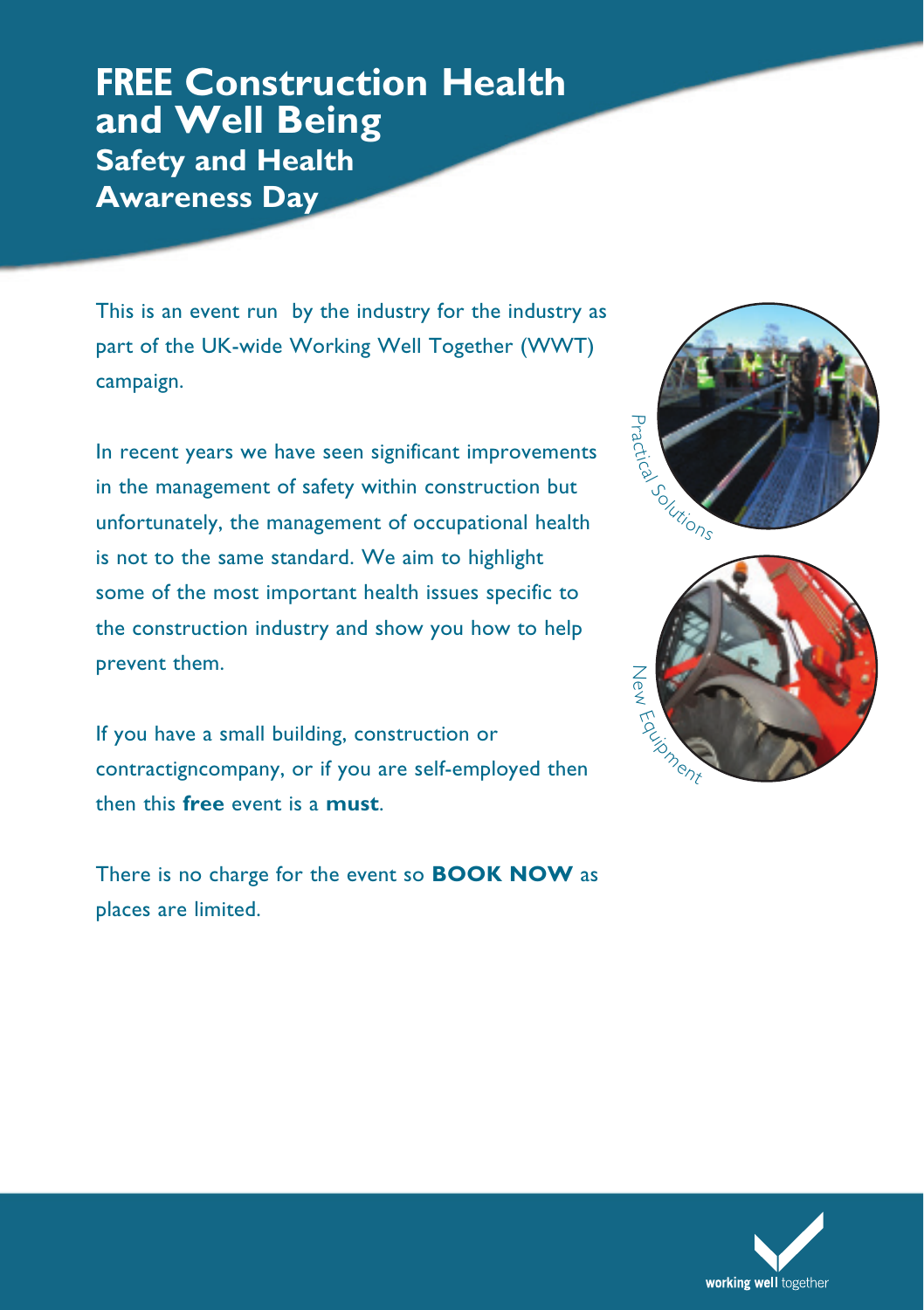# Event Programme

- *08:30 09:00 REGISTRATION with TEA/COFFEE*
- *09:00 09:15* Welcome and introduction and HSE overview in Managing Occupational Health *Paul Harvey HSE*
- *09.15 12.40* A rolling programme of talks and practical demonstrations: (including a refreshment break)
	- **Drugs and alcohol**
	- **Dust and HAVs**
	- **Occupational Health**
	- Long term health protection
- *12:45 13.30* Presentation from MIND; Questions, Feedback forms, Prize Draw and Close

*Please wear suitable clothing – some displays are outside*

### **BOOK NOW!**  Booking form attached.

# **BOOK NOW!** *WWT campaign reserves the right*



!<br>!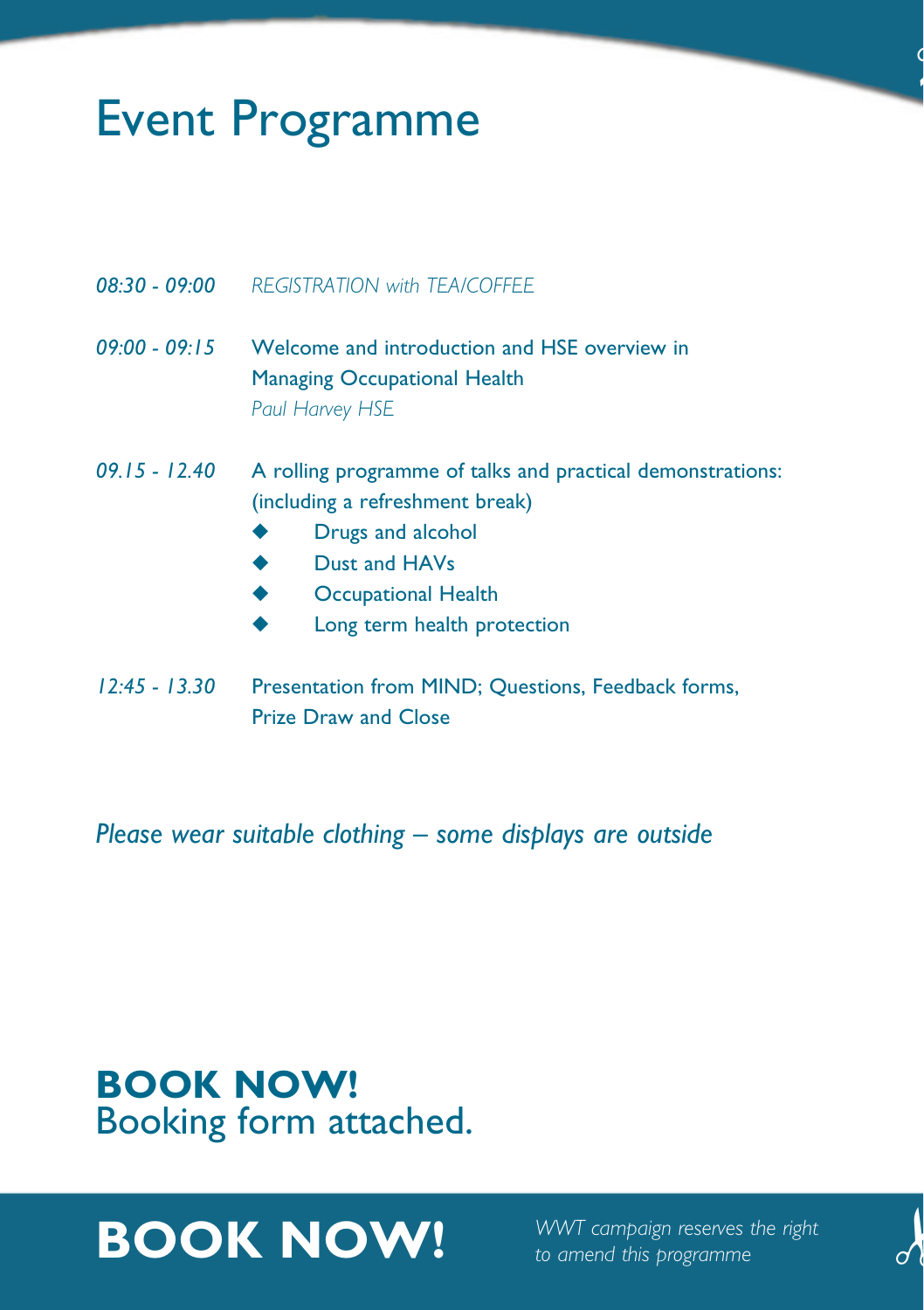### **FREE Construction Health and Well Being** BOOKING FORM **Wednesday 6th April 2016** Ammanford Campus, Ammanford

**Places will be allocated on a first come first served basis, so book early to ensure your place(s).** *Please complete all details clearly:*

| I would like place(s)                                                     |                                                                                                                                                                    |
|---------------------------------------------------------------------------|--------------------------------------------------------------------------------------------------------------------------------------------------------------------|
| Name(s) attending                                                         |                                                                                                                                                                    |
| Company/Business name                                                     |                                                                                                                                                                    |
| <b>Address</b>                                                            |                                                                                                                                                                    |
| Postcode                                                                  |                                                                                                                                                                    |
| <b>Telephone</b>                                                          | Fax                                                                                                                                                                |
| E-mail                                                                    |                                                                                                                                                                    |
| Post, fax or email your booking by Friday, 1st April 2016 to:             |                                                                                                                                                                    |
| Constructing Excellence in Wales,<br>2nd Floor East.                      | Fax: 029 2049 3233                                                                                                                                                 |
| Longcross Court,<br>47 Newport Road,<br><b>CARDIFF</b><br><b>CF24 0AD</b> | Email: cewalesevents@cewales.org.uk<br>Please notify CE Wales if you have booked a<br>place but are unable to attend, failure to do<br>so will incur a £50 charge. |
| Please tick size of company<br>$0 - 5$<br>(number of people)              | $6 - 15$<br>$16 - 50$<br>50+                                                                                                                                       |

WWT may retain your details in a computer record for accounting purposes, evaluation of the seminar and to advise you of other seminars and publications which may be of interest to you. If you do not wish to receive further information please tick the box.

WWT may pass basic details of companies attending this event to exhibitors. If you would prefer your contact details not to be passed on – please tick the box.

|<br>|<br>|<br>|

 $\textbf{\textit{Y}}^{\circ}$ 

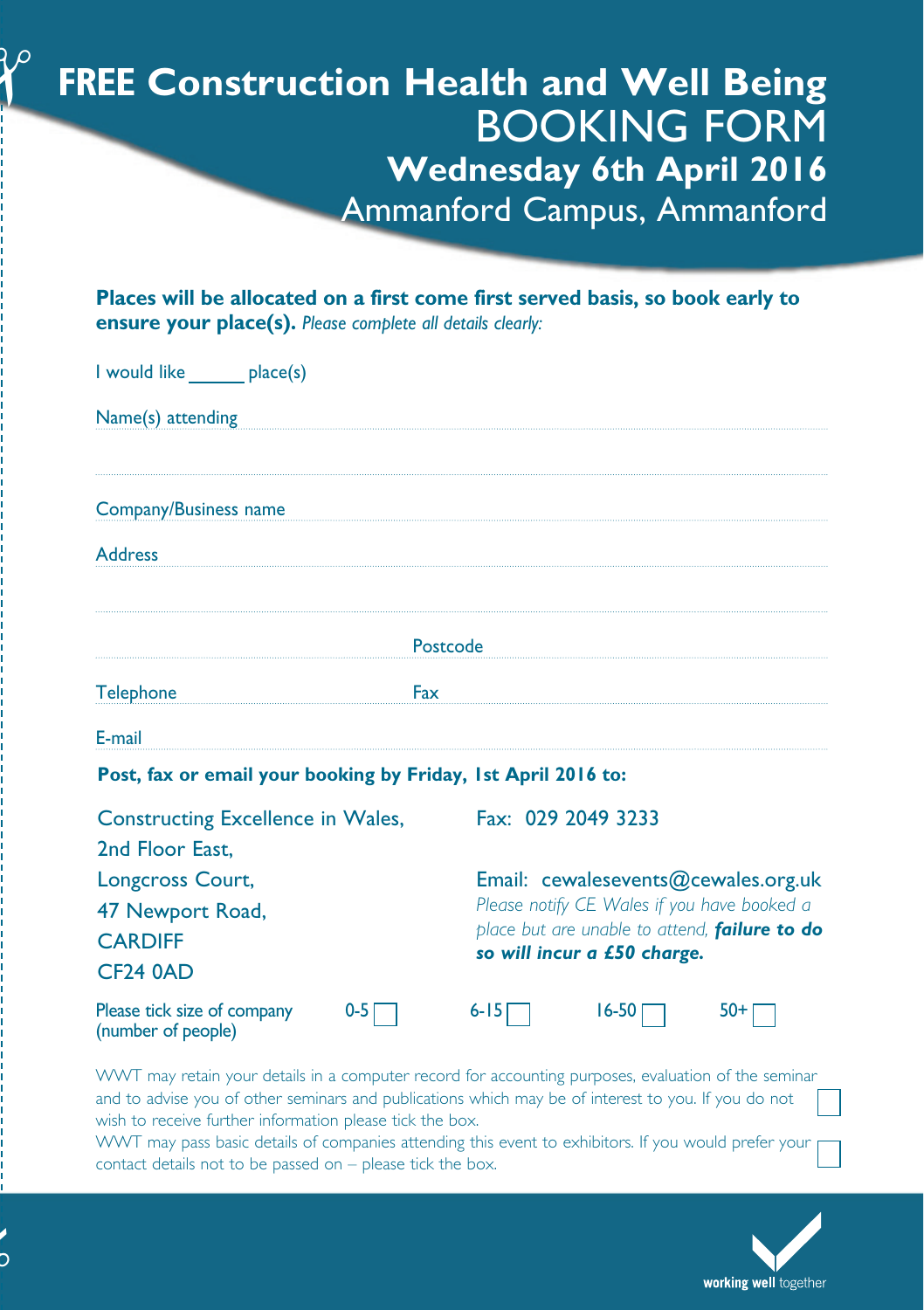#### **FREE Construction Health and Well Being Safety and Health Awareness Day**

Supported by

















HSE

**Iohn Weaver** 

**Keepmoat** 

mıdas

**BLAKE ※** 

MORGAN

1 ACC

**SCAFFOLDING LTD.** 

ONSTRUCTION

E

iw

**GROUP** 



















## BOOKING FORM